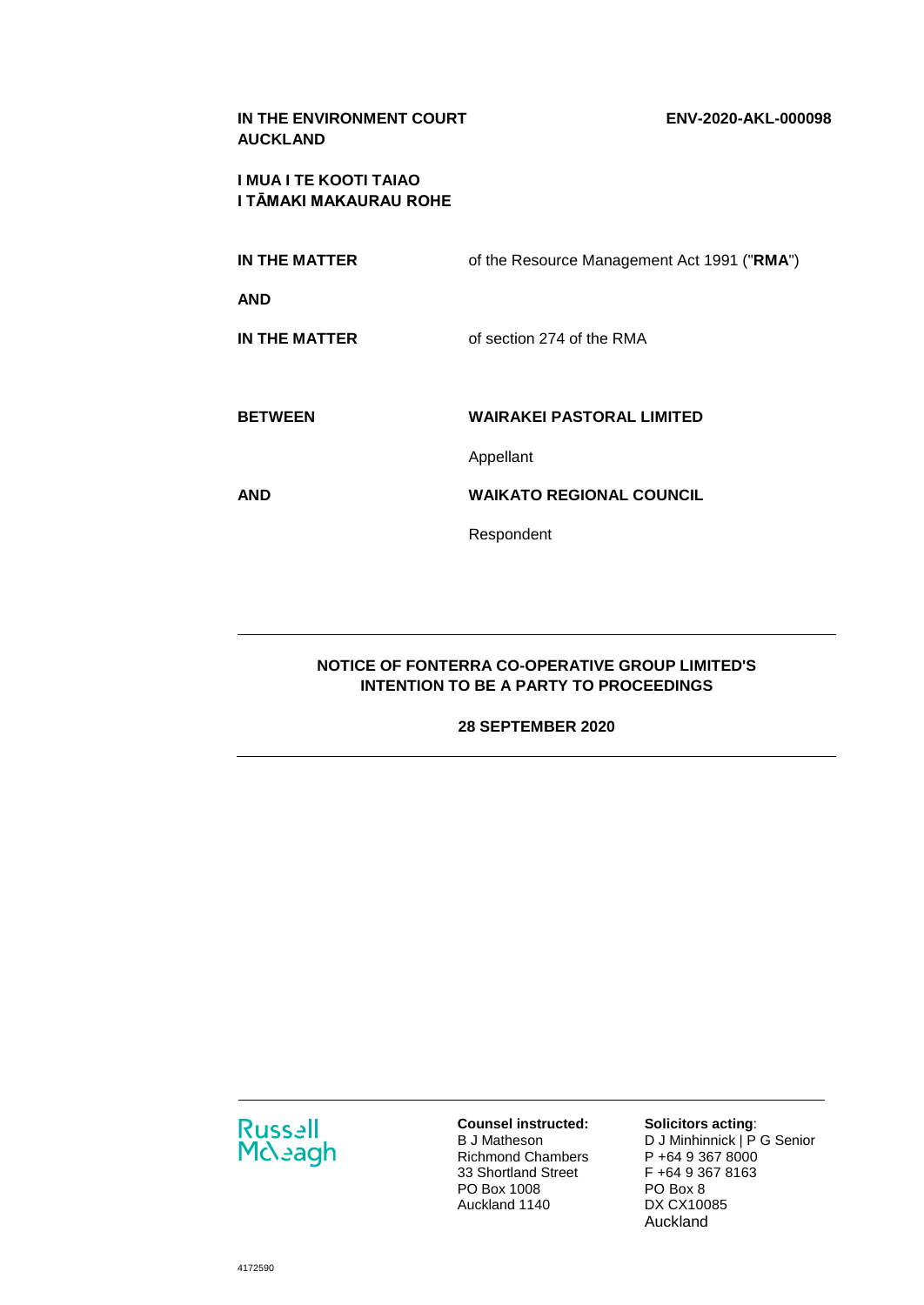**TO:** The Registrar Environment Court Auckland

**FONTERRA CO-OPERATIVE GROUP LTD** ("**Fonterra**") wishes to be a party to an appeal by the Wairakei Pastoral Limited (**"WPL"**) against the decision of the Waikato Regional Council ("**Council"**) on Proposed Plan Change 1 to the Waikato Regional Plan ("**PC 1**").

### **Nature of interest**

- 1. Fonterra made a submission about the subject matter of these proceedings.
- 2. Fonterra is not a trade competitor for the purposes of section 308C or 308CA of the RMA.

### **Extent of interest**

3. Fonterra is interested in part of the proceedings. The parts of the appeal Fonterra is interested in are set out in **Schedule 1**.

## **Relief sought**

- 4. Fonterra is interested so as to ensure that any outcomes are consistent with the outcomes sought in Fonterra's appeal and:
	- (a) promote the sustainable management of the natural and physical resources within the Waikato Region, and are therefore consistent with Part 2 and other provisions of the RMA;
	- (b) meet the reasonably foreseeable needs of future generations;
	- (c) enable the social, economic and cultural wellbeing of the people of the Waikato Region;
	- (d) avoid, remedy or mitigate actual or potential adverse effects on the environment; and
	- (e) are the most appropriate way to achieve the objectives of the Waikato Regional Plan in terms of section 32 of the RMA.

### **Alternative dispute resolution**

5. Fonterra agrees to participate in mediation or other alternative dispute resolution of the proceedings.

### **Service**

6. In accordance with the directions in Environment Court decision [2020] NZEnvC 063, this notice will be lodged with the Environment Court via email to [WRC.PC1appeals@justice.govt.nz,](mailto:WRC.PC1appeals@justice.govt.nz) and copies will be served on the Appellant and on the Waikato Regional Council on [PC1Appeals@waikatoregion.govt.nz.](mailto:PC1Appeals@waikatoregion.govt.nz)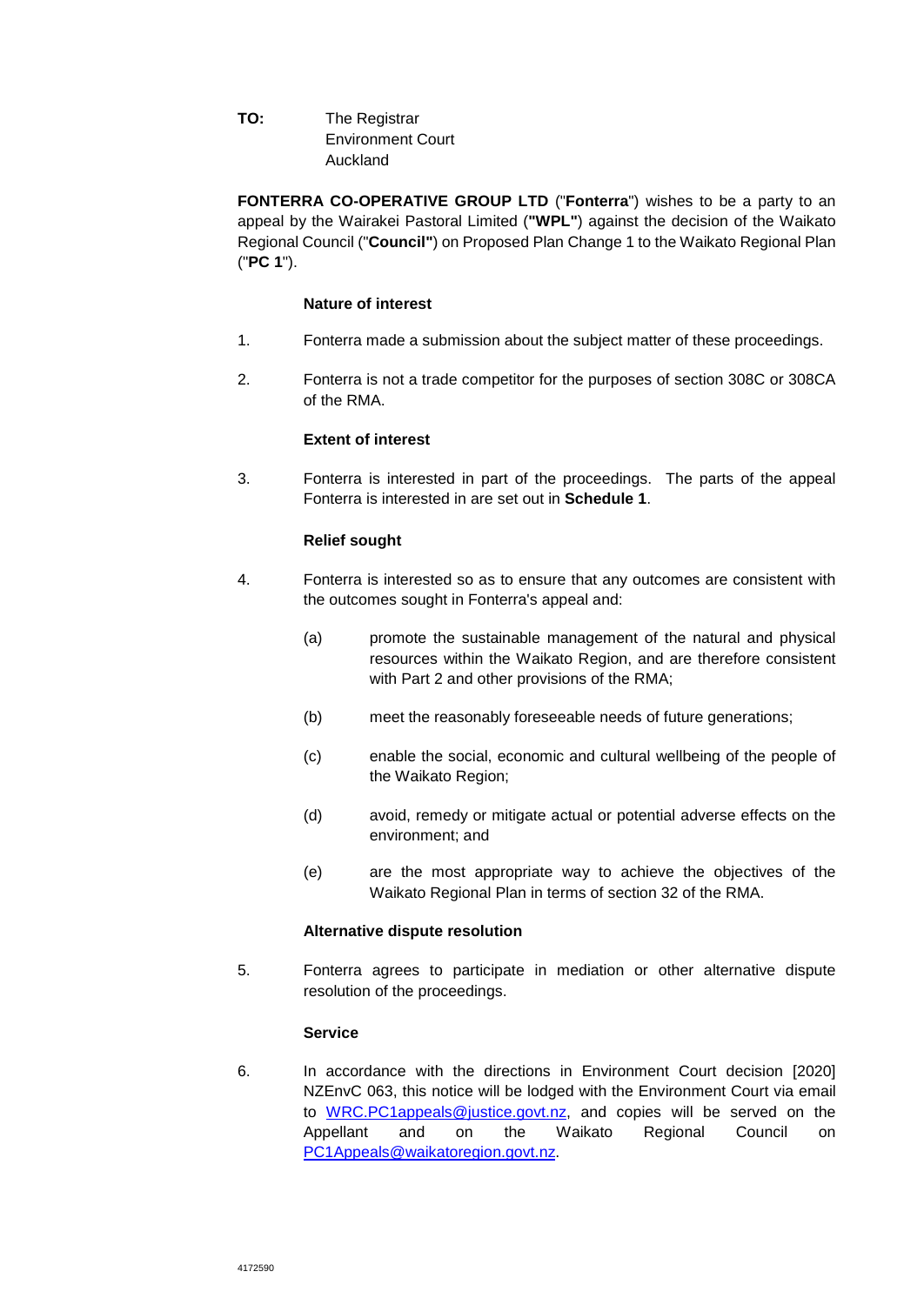7. Service on other parties will be completed upon the Court uploading a copy of the notice onto the Environment Court's website.

> **FONTERRA CO-OPERATIVE GROUP LTD** by its solicitors and authorised agents Russell McVeagh:

farrief -

\_\_\_\_\_\_\_\_\_\_\_\_\_\_\_\_\_\_\_\_\_\_\_\_\_\_\_\_\_\_\_\_\_

**Signature**: D J Minhinnick | P G Senior

**Date**: 28 September 2020

**Address for Service**: C/- Daniel Minhinnick Russell McVeagh Barristers and Solicitors 48 Shortland Street Vero Centre PO Box 8/DX CX10085 **AUCKLAND** 

**Telephone:** +64 9 367 8000 **Email:** daniel.minhinnick@russellmcveagh.com

**Copy to counsel:** Bal Matheson

Richmond Chambers PO Box 1008 Shortland Street **AUCKLAND 1140** 

**Telephone:** (09) 600 5510 **Email:** matheson@richmondchambers.co.nz

**TO:** The Registrar, Environment Court **AND TO:** Waikato Regional Council

#### **Advice**

1. If you have any questions about this notice, contact the Environment Court in Auckland.